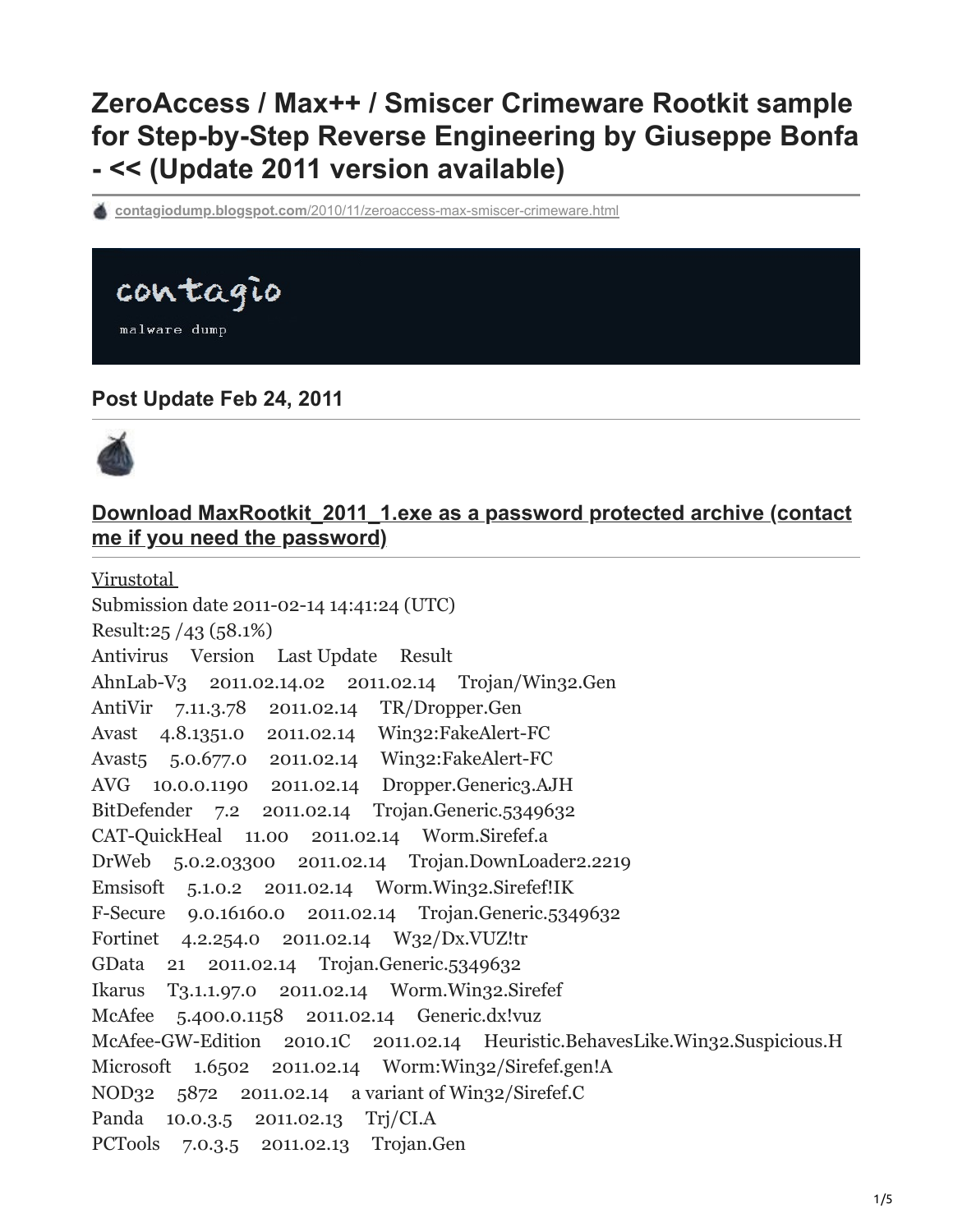Rising 23.45.00.00 2011.02.14 [Suspicious] Symantec 20101.3.0.103 2011.02.14 Trojan.Gen TheHacker 6.7.0.1.130 2011.02.13 Trojan/Sirefef.c TrendMicro 9.200.0.1012 2011.02.14 TROJ\_GEN.R3EC1BD TrendMicro-HouseCall 9.200.0.1012 2011.02.14 TROJ\_GEN.R3EC1BD VIPRE 8416 2011.02.14 Trojan.Win32.Generic!BT MD5 : 392ddf0d2ee5049da11afa4668e9c98f

| <b>INFOSEC</b><br><b>RESOURCES</b>                                                                                                                                                                                                                                                                                            | <b>HOME</b>                                                                                | <b>ARTICLES &amp; INTERVIEWS</b> | <b>INFOSEC TOOLS</b>      | <b><i>WHITE PAPERS</i></b>                                                                                                                                                                                                                                                                                     |  |
|-------------------------------------------------------------------------------------------------------------------------------------------------------------------------------------------------------------------------------------------------------------------------------------------------------------------------------|--------------------------------------------------------------------------------------------|----------------------------------|---------------------------|----------------------------------------------------------------------------------------------------------------------------------------------------------------------------------------------------------------------------------------------------------------------------------------------------------------|--|
|                                                                                                                                                                                                                                                                                                                               | Sign up for our FREE monthly newsletter                                                    | <b>RSS</b>                       | Subscribe to our RSS feed |                                                                                                                                                                                                                                                                                                                |  |
| <b>Rootkit</b><br>November 12th, 2010   By: giuseppe   Topics:   2 Comments                                                                                                                                                                                                                                                   | <b>Step-by-Step Reverse Engineering Malware:</b><br>ZeroAccess / Max++ / Smiscer Crimeware |                                  |                           | <b>About The Author</b><br>Giuseppe Bonfa                                                                                                                                                                                                                                                                      |  |
| Part 1: Introduction and De-Obfuscating and Reversing the User-Mode Agent Dropper<br>Part 2: Reverse Engineering the Kernel-Mode Device Driver Stealth Rootkit<br>Part 3: Reverse Engineering the Kernel-Mode Device Driver Process Injection Rootkit<br>Part 4: Tracing the Crimeware Origins by Reversing the Injected Code |                                                                                            |                                  |                           | Giuseppe is a seasoned InfoSec professional in<br>Reverse Code Engineering and Development with 10<br>years of experience under Windows platforms. He is<br>currently deeply focused on Malware Reversing<br>(Hostile Code and Extreme Packers) especially<br>Rootkit Technology and Windows Internals. He has |  |

**Infosec resources published an excellent and very detailed 4 part tutorial by Giuseppe Bonfa**

**Step-by-Step Reverse Engineering Malware: ZeroAccess / Max++ / Smiscer Crimeware Rootkit**

**The full tutorial is at [Infosec resources](http://resources.infosecinstitute.com/step-by-step-tutorial-on-reverse-engineering-malware-the-zeroaccessmaxsmiscer-crimeware-rootkit/)**

**To follow the tutorial, you need a hex editor of your choice (e.g. Hex [Workshop\) , debugger \(Ollydbg\) plus the malware ZeroAccess rootk](http://www.hexworkshop.com/)it (see download section below)**

# **If you are interested in other Reverse Engineering tutorials, you can find many at**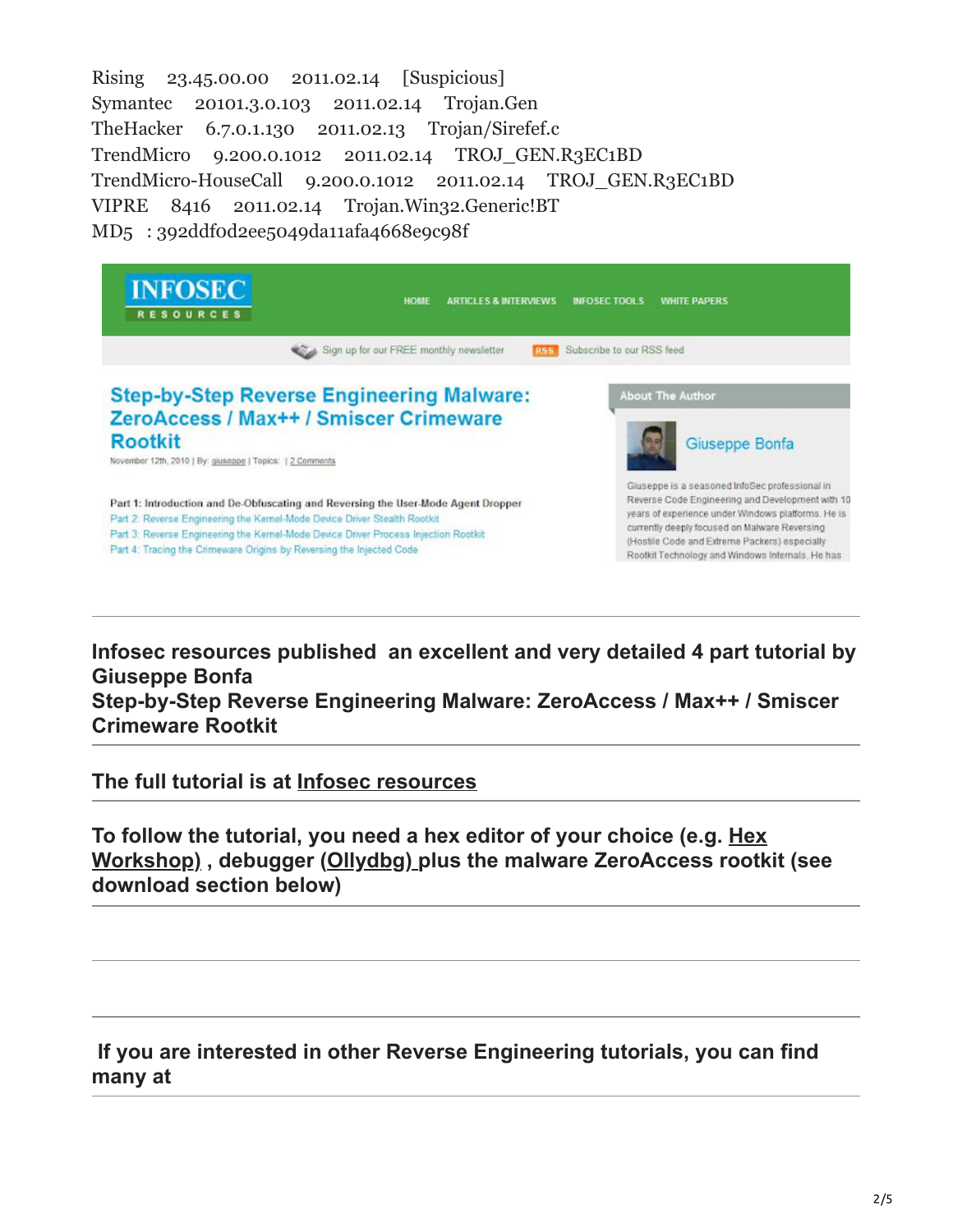

## **[read more...](http://contagiodump.blogspot.com/2010/11/zeroaccess-max-smiscer-crimeware.html#more)**

[.](http://4.bp.blogspot.com/_xQabPlo6k5s/S73G2bELCJI/AAAAAAAABAI/VD9kai35lHU/s1600/bananpeel.jpg)

### **Malware Type**

# **Rootkit ZeroAccess (aka MAX++) Advanced rootkit used in FakeAV installations. According to the tutorial,**

"purpose of this rootkit is to set up a stealthy, undetectable and un-removable platform to deliver malicious software to victim computers. We will also see that ZeroAccess is being currently used to deliver FakeAntivirus crimeware applications that trick users into paying \$70 to remove the "antivirus". It could be used to deliver any malicious application, such as one that steals bank and credit card information in the future. Further analysis and network forensics supports that ZeroAccess is being hosted and originates from the Ecatel Network, which is controlled by the cybercrime syndicate RBN (Russian Business Network)."

#### **General File Information**

- **File Max++ downloader install\_2010.exe (aka Max++ , aka Zeroaccess )**
- **MD5 : d8f6566c5f9caa795204a40b3aaaafa2**
- **SHA1 : d0b7cd496387883b265d649e811641f743502c41**
- **File size : 79360 bytes**
- **Distribution: FakeAV- e.g. Antivirus2010**
- **Source: [http://www.kernelmode.info\(](http://www.blogger.com/goog_1563820971)many thanks to EP\_X0FF)**

#### **Download**

#### **Automated Scans**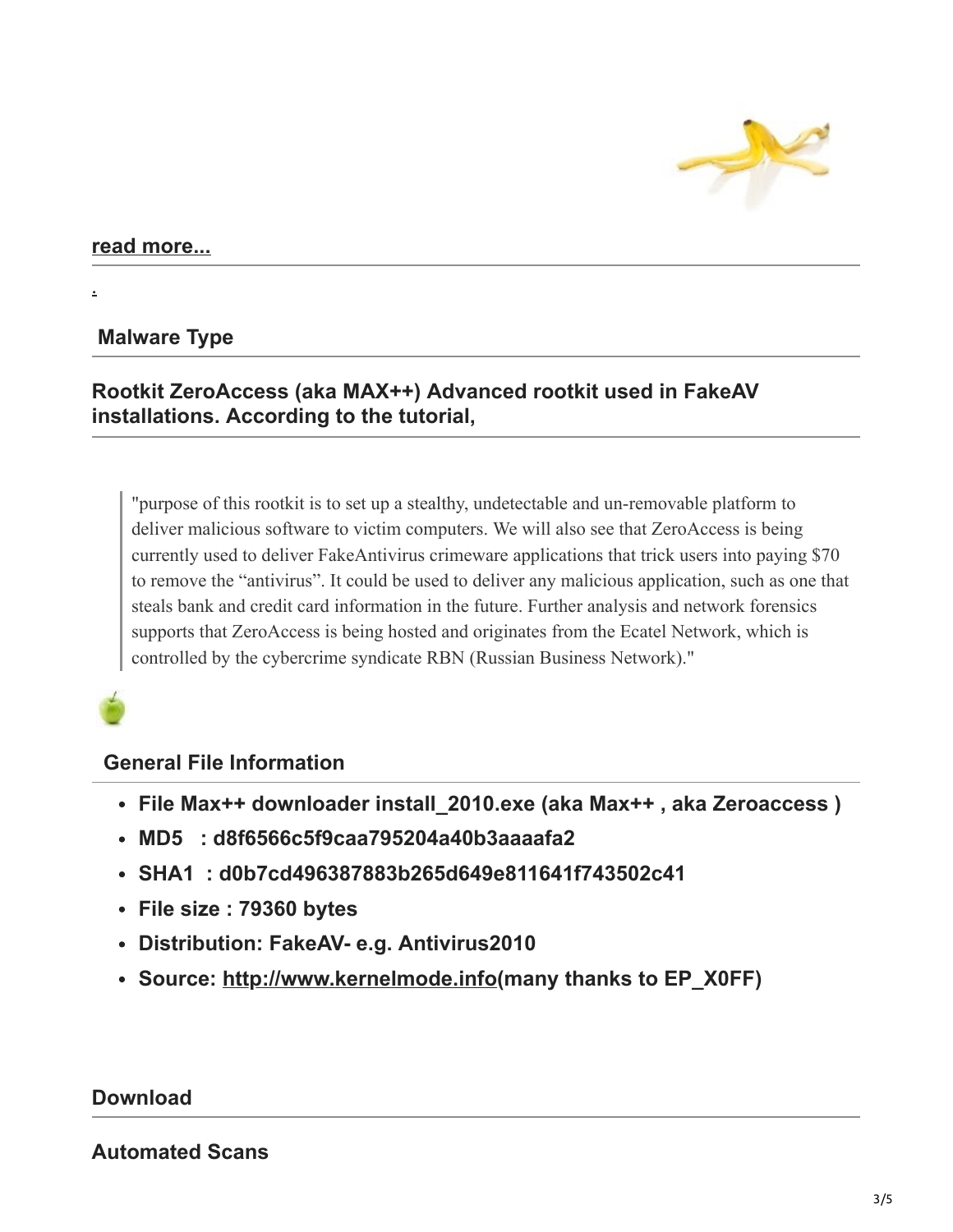Max++ downloader install\_2010.ex\_ Submission date:2010-10-29 17:02:09 (UTC) http://www.virustotal.com/file-scan/report.html? [id=d22425d964751152471cca7e8166cc9e03c1a4a2e8846f18b665bb3d350873db-1288371729](http://www.virustotal.com/file-scan/report.html?id=d22425d964751152471cca7e8166cc9e03c1a4a2e8846f18b665bb3d350873db-1288371729) Result:40 /43 (93.0%) Antivirus Version Last Update Result AhnLab-V3 2010.10.29.00 2010.10.28 Dropper/Smiscer.79360.B AntiVir 7.10.13.74 2010.10.29 TR/Drop.Smiscer.HF.1 Authentium 5.2.0.5 2010.10.29 W32/Dropper.AYXZ Avast 4.8.1351.0 2010.10.29 Win32:Trojan-gen Avast5 5.0.594.0 2010.10.29 Win32:Trojan-gen AVG 9.0.0.851 2010.10.28 Crypt.NSQ BitDefender 7.2 2010.10.29 Trojan.Generic.IS.439387 CAT-QuickHeal 11.00 2010.10.26 TrojanDropper.Smiscer.hf ClamAV 0.96.2.0-git 2010.10.29 Trojan.Dropper-24318 Comodo 6552 2010.10.29 TrojWare.Win32.TrojanDropper.Agent.783360 DrWeb 5.0.2.03300 2010.10.29 BackDoor.Maxplus.6 Emsisoft 5.0.0.50 2010.10.29 Trojan-Dropper.Win32.Smiscer!IK eTrust-Vet 36.1.7942 2010.10.29 Win32/ASuspect.HADSN F-Prot 4.6.2.117 2010.10.29 W32/Dropper.AYXZ F-Secure 9.0.16160.0 2010.10.29 Trojan.Generic.IS.439387 GData 21 2010.10.29 Trojan.Generic.IS.439387 Ikarus T3.1.1.90.0 2010.10.29 Trojan-Dropper.Win32.Smiscer Jiangmin 13.0.900 2010.10.29 Backdoor/Agent.ctrw K7AntiVirus 9.67.2865 2010.10.29 Trojan Kaspersky 7.0.0.125 2010.10.29 Trojan-Dropper.Win32.Smiscer.hf McAfee 5.400.0.1158 2010.10.29 Generic Dropper!cev McAfee-GW-Edition 2010.1C 2010.10.29 Generic Dropper!cev Microsoft 1.6301 2010.10.29 TrojanDropper:Win32/Sirefef.B NOD32 5575 2010.10.29 Win32/Sirefef.P Norman 6.06.10 2010.10.29 W32/Obfuscated.T nProtect 2010-10-29.01 2010.10.29 Trojan-Dropper/W32.Smiscer.79360 Panda 10.0.2.7 2010.10.29 Trj/Dropper.WF PCTools 7.0.3.5 2010.10.29 Trojan.Generic Prevx 3.0 2010.10.29 Medium Risk Malware Rising 22.71.03.02 2010.10.29 Trojan.Win32.Generic.51F92A9D Sophos 4.59.0 2010.10.29 Mal/EncPk-NL Sunbelt 7165 2010.10.29 Trojan.Win32.Generic!BT SUPERAntiSpyware 4.40.0.1006 2010.10.29 Trojan.Agent/Gen Symantec 20101.2.0.161 2010.10.29 Trojan Horse TheHacker 6.7.0.1.073 2010.10.29 Trojan/Dropper.Smiscer.hf TrendMicro 9.120.0.1004 2010.10.29 TROJ\_Gen.CX34I8